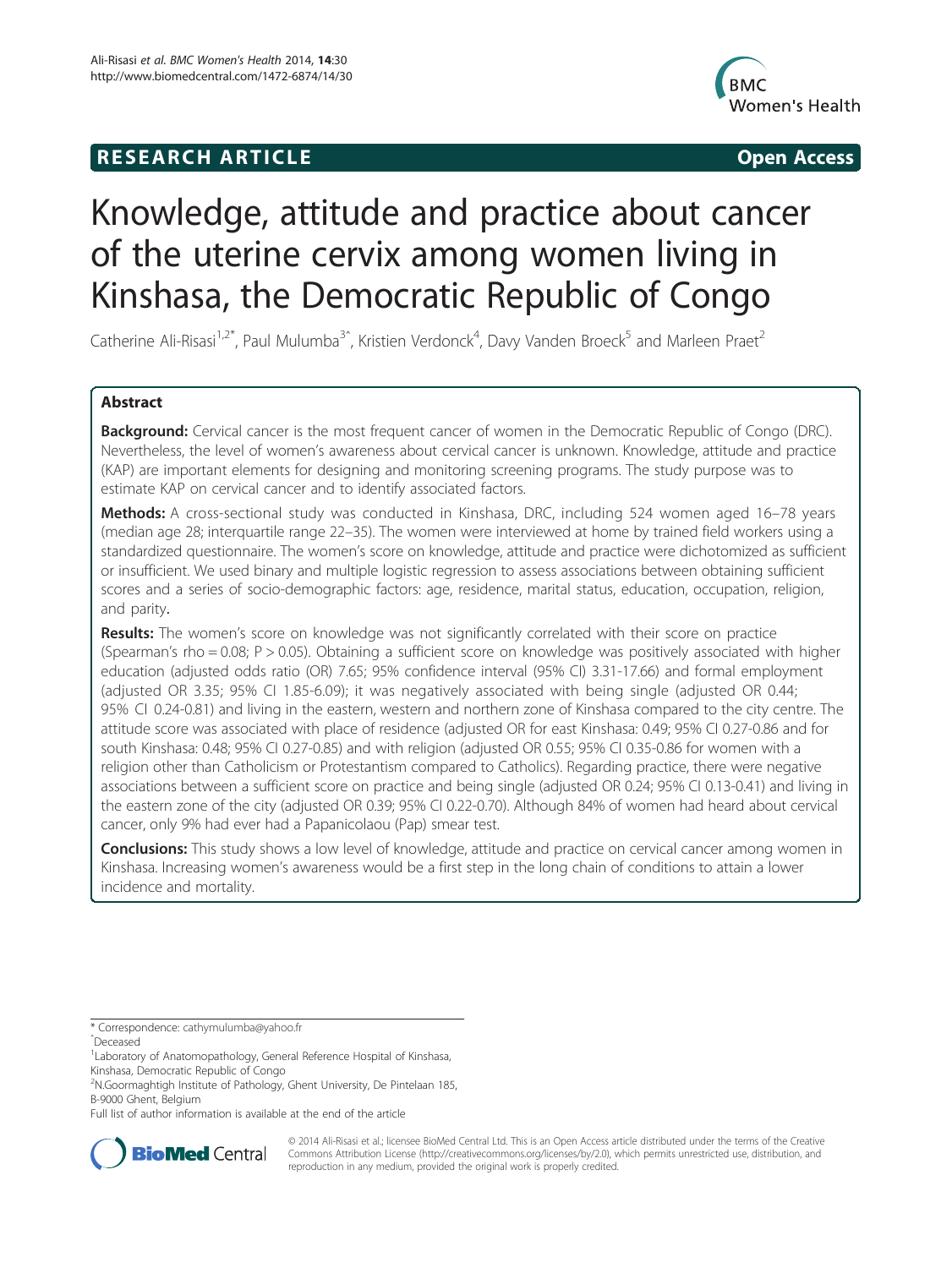# Background

Cervical cancer is after breast cancer the second most common cancer in women worldwide, with a global estimation of about 530,000 new cases and 275,000 deaths each year [[1](#page-10-0)[-3](#page-11-0)]. The highest incidence is estimated to occur in developing countries including those in Sub-Saharan Africa [[3-7\]](#page-11-0). In contrast to high-income countries where mortality caused by cervical cancer is on the 8-9<sup>th</sup> place, it is the most frequent fatal cancer in women in Sub-Saharan Africa reviewed in [[2,8,9\]](#page-11-0). The incidence and mortality are expected to increase over the next 20 years [[10\]](#page-11-0). The high mortality has been linked to inadequate screening for precancerous lesions. Unlike many other cancers, cervical cancer can be prevented either by focusing on primary prevention of human papilloma virus (HPV) infection and/or secondary prevention based on the early detection and treatment of precancerous lesions before they progress to invasive cancer.

Multiple factors contribute to inefficient screening of cervical cancer in low-income countries, such as the inadequacy or inexistence of a national screening system, poorly developed health services, the low access of the impoverished population to health care, the lack of technical and laboratory expertise, and, in general, the lack of public awareness [\[11,12](#page-11-0)]. All these factors contribute to inefficient testing, late diagnosis and late treatment [[12,13\]](#page-11-0). In low-income countries, access to correct information is additionally prevented by illiteracy, some religious beliefs, beliefs in witchcraft, and social inequities. In Sub-Saharan Africa, only a small percentage of women regularly participate in cervical cancer screening [[14\]](#page-11-0). Most women only seek treatment and care in an advanced stage of cervical cancer, too late to stop the lethal progression of the disease, although cervical cancer can be easily detected at an early precancerous stage. In contrast to developing countries, the mortality in highincome countries has been declining constantly over the past three decades. This decline has been related to the implementation of national screening programs, most frequently based on cytology [\[15,16\]](#page-11-0).

The few papers [[17,18](#page-11-0)] that exist on cervical cancer in the Democratic Republic of Congo (DRC) indicate that cervical cancer is the most frequent gynaecological cancer. A national program for early detection and treatment of high-grade lesions does not exist. Estimations of the prevalence and incidence have to rely therefore on extrapolation of data from other African countries [\[2](#page-11-0)]. Extrapolation of mortality rates of cervical cancer in Sub-Saharan Africa [\[2](#page-11-0)] to the context of Kinshasa with 9 million habitants means that each year about 800 women will die of cervical cancer in Congo's capital. The level of awareness on cervical cancer of the female population of Kinshasa is unknown. Nevertheless, it is an important parameter for the development and monitoring

of a screening program and for the follow-up of an eventual vaccination against HPV in the future. Awareness studies in Sub-Saharan Africa have been performed mostly in health care workers living in an urban environment and in the perspective of a future vaccination program [[19](#page-11-0)-[30](#page-11-0)].

This paper aims to assess knowledge, attitude and practice (KAP) concerning cervical cancer in women of the general population of Kinshasa, and to investigate socio-demographic factors that might influence it.

# **Methods**

#### Participants

The target population consisted of adult women living in Kinshasa. We grouped the 24 municipalities of Kinshasa in five zones: centre, east, west, south and north (Figure [1](#page-2-0)). We then took a sample of the target population in three steps: we randomly selected 7 out of the 24 municipalities (3 in the centre and 1 in each of the other 4 zones); in each selected municipality, we randomly selected one district; and in each selected district, we randomly selected three streets. Within the selected streets, the study interviewers systematically visited one out of ten lots ("*parcelles*") and approached all the women who were present in these lots. The women were included if they were at least 16 years old, if they had been living in Kinshasa for six months, and if they were willing to participate in the study. Women who were not at home during the visit were not included.

The selected municipalities were Kimbanseke (eastern zone), Mont-Ngafula (southern zone), Ngaliema (western zone), Gombe (northern zone), and Kalamu, Kasa-Vubu and Lemba (city centre). Kimbanseke (eastern zone) is a relatively recent settlement in the hills. It is thought to be the most extended and the most populated municipality of the capital. Mont Ngafula (southern zone) is also a rather recent settlement in a hilly area. Mont Ngafula is a rapidly growing municipality. The municipality of Ngaliema accommodates several important compounds such as the residence of two former presidents, a military zone, and an exclusive quarter (Mont Fleury). Gombe (northern zone) is a smaller, residential and business area.

The number of participants from each of the five zones of Kinshasa was proportional to the demographic weight of that zone. Because of the descriptive nature of this study and because of the unavailability of previous information about the topic, we did not formally calculate a sample size. We aimed for a study size of 524 participants and expected that this would allow us to improve our understanding of the knowledge, attitude and practice of the women in Kinshasa. The recruitment period was from November to December 2008.

#### Data collection and management

The outcome of interest was the level of knowledge, attitude and practice (dependent variables). The independent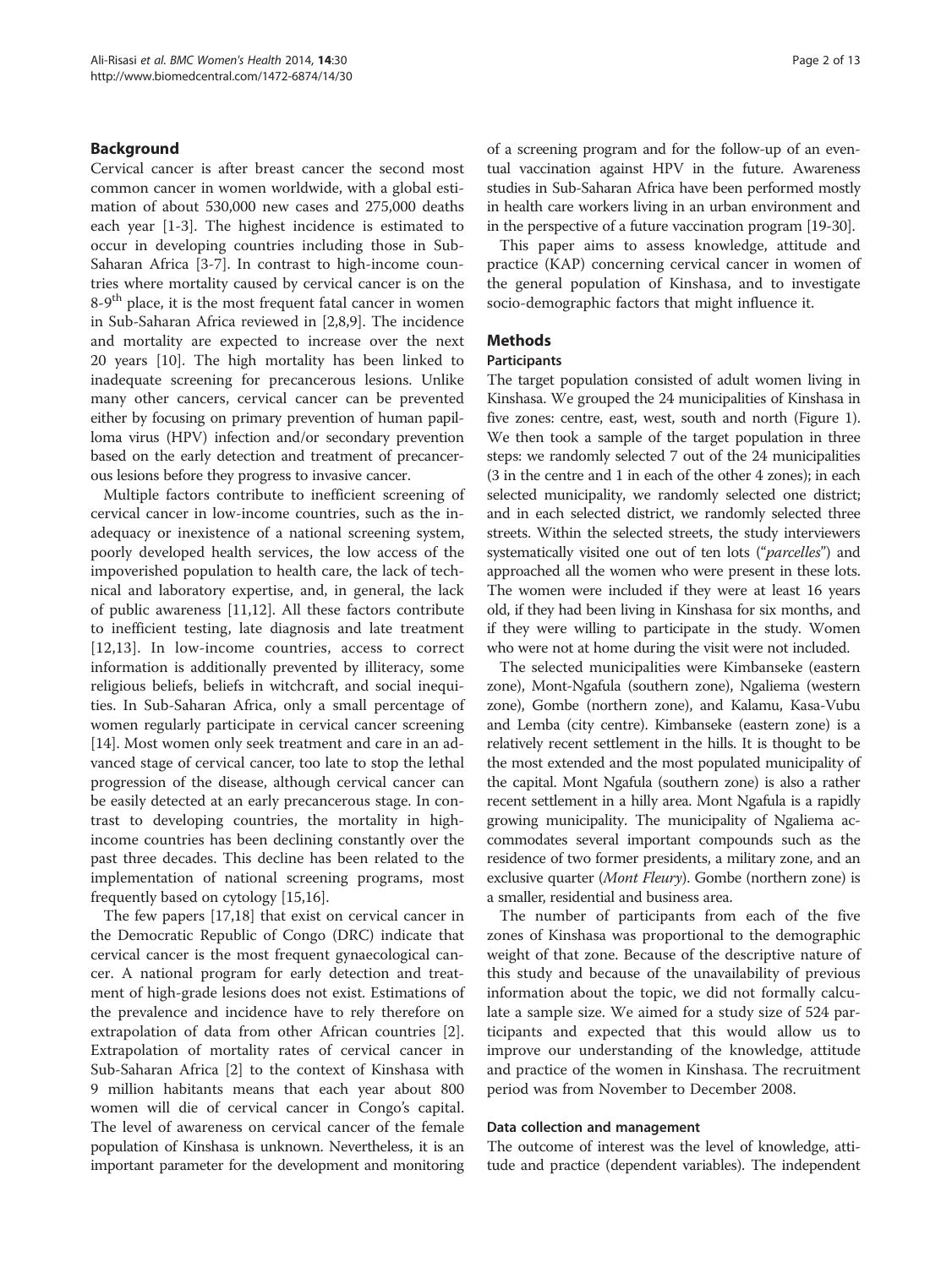<span id="page-2-0"></span>

the north: Gombe.

variables were: age, place of residence, marital status, education level, occupation, religion, and parity. KAP was assessed through a series of questions (Tables 1, [2, 3](#page-3-0) and Additional files [1](#page-10-0) and [2](#page-10-0)).

To standardize the application of the questionnaires, we organized three workshops in which candidate interviewers could familiarize with the questionnaire and its translation in Lingala, the most commonly used language in Kinshasa. Five interviewers were finally selected. Two independent data clerks entered all data in a Microsoft Excel file. A third person checked and corrected the discordances.

# Statistical analysis

Twenty items on the questionnaire were used to define the levels of knowledge, attitude and practice. For each item, a participant's answer was considered to be correct if she gave at least one of the expected answers. This

| Table 1 Survey questions, and absolute and relative (%) number of expected answers on knowledge |  |
|-------------------------------------------------------------------------------------------------|--|
|-------------------------------------------------------------------------------------------------|--|

| Questions                                                                                     | <b>Expected answer</b>                                                                                                                                                                                  | N $(\%)$ with score = 1 |
|-----------------------------------------------------------------------------------------------|---------------------------------------------------------------------------------------------------------------------------------------------------------------------------------------------------------|-------------------------|
| 1. Which diseases of the female genital tract do you know?                                    | Description of at least one of the following diseases:<br>leucorrhoea, infections, cancer of the uterine cervix,<br>ovarian cysts or tumours, uterine myomas or tumours,<br>dysmenorrhea, galactorrhoea | 503 (96.0) $^{-1}$      |
| 2. Have you ever heard about cervical cancer?                                                 | Yes                                                                                                                                                                                                     | 429 (81.9)              |
| 3. How did you hear about it?                                                                 | Oral communication, newspaper, television, radio,<br>conference, medical doctor or at the hospital, at a<br>church or a school, or through a non-governmental<br>organisation                           | 434 (82.8)              |
| 4. What are the causes of cervical cancer?                                                    | Many sexual partners, use of plants for intimate care,<br>sexually transmitted diseases, HIV infection, papilloma<br>virus, old age                                                                     | 101 (19.3)              |
| 5. In your close circle of acquaintances, do you know<br>someone who has had cervical cancer? | Yes                                                                                                                                                                                                     | 79 (15.1)               |
| 6. How can cervical cancer be treated?                                                        | Surgery, chemotherapy, radiotherapy                                                                                                                                                                     | 90 (17.2)               |
| 7. How can you prevent cervical cancer?                                                       | Avoid multiple sexual partners, avoid HIV infection,<br>use condoms                                                                                                                                     | 92 (17.6)               |
| 8. Have you ever heard about cervical smears?                                                 | Yes                                                                                                                                                                                                     | 88 (16.8)               |
| 9. Do you know that suspect lesions can be detected early?                                    | Yes                                                                                                                                                                                                     | 303 (57.8)              |

<sup>1</sup>241 participants (46.0%) spontaneously mentioned three or more items from the list and got 3 points; 126 (24.0%) gave two items and got 2 points; and 136 (26.0%) gave one item and got one point. The remaining 21 women (4.0%) did not describe any of the listed diseases.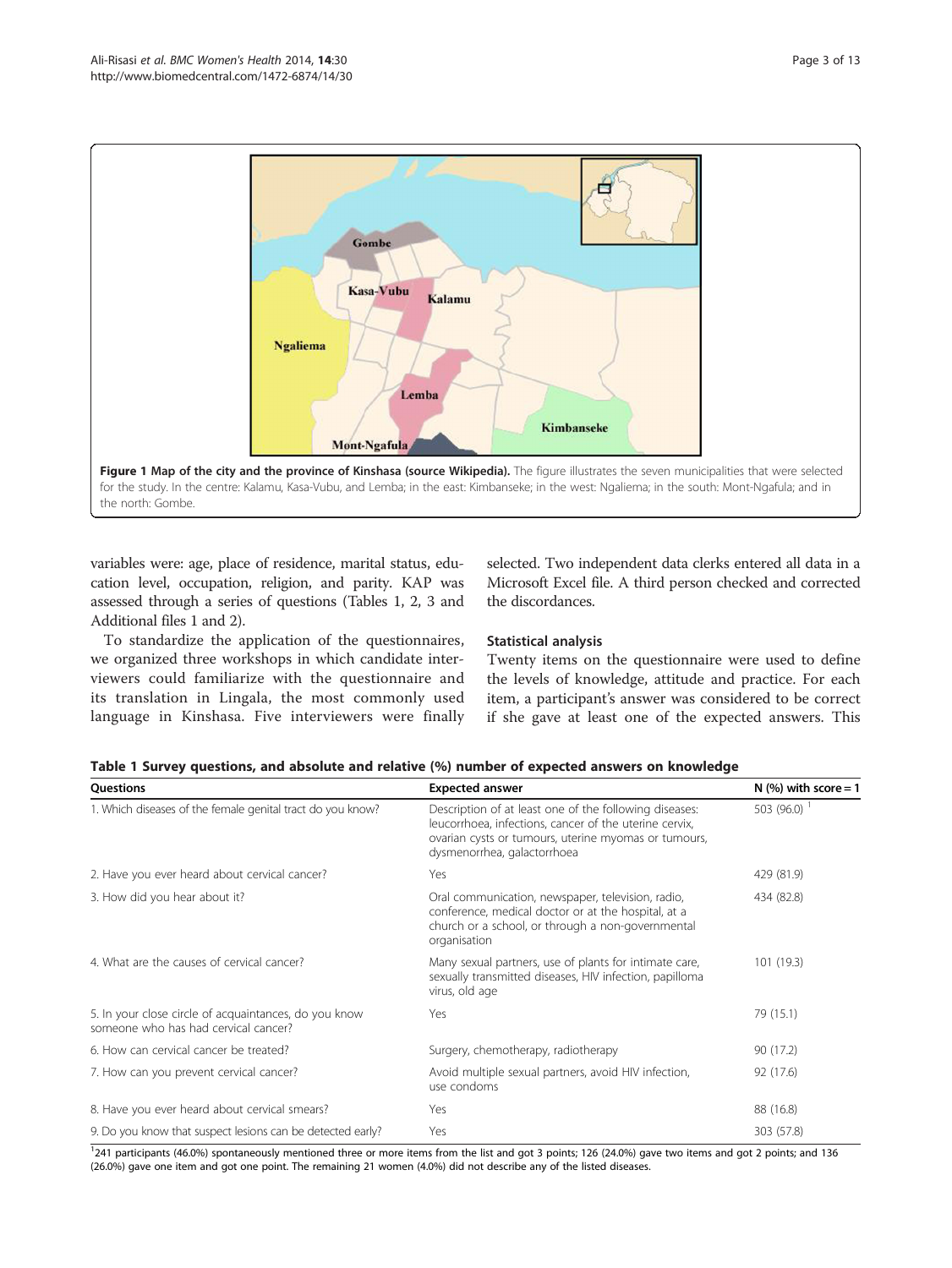<span id="page-3-0"></span>Table 2 Survey questions, and absolute and relative (%) number of expected answers on attitude

| <b>Ouestions</b>                                                                                    | <b>Expected answer</b>                                  | $N$ $(\%)$ with<br>$score = 1$ |
|-----------------------------------------------------------------------------------------------------|---------------------------------------------------------|--------------------------------|
| 1. What would you do in case<br>of vaginal bleeding between<br>periods?                             | Consult a medical<br>doctor or go to a<br>health centre | 419 (80.0)                     |
| 2. Are you willing to regularly<br>consult a medical doctor for<br>screening of cervical cancer?    | Yes                                                     | 297 (56.7)                     |
| 3. Are you willing to get a smear<br>test?                                                          | Yes                                                     | 417 (79.6)                     |
| 4. Would you want that a<br>screening national program<br>would be made available in<br>the future? | Yes                                                     | 498 (95.0)                     |
| 5. Are you willing to pay for a<br>smear test?                                                      | Yes                                                     | 166 (31.7)                     |

gave her one to three points. Detailed information on the scoring system is given in Table [1](#page-2-0) and in Additional files [1](#page-10-0) and [2.](#page-10-0) The maximum score for the questions on knowledge was 11, for attitude 5 and for practice 6.

The first analysis explored the correlations between the women's scores on knowledge, attitude and practice. We calculated Spearman's rank correlation coefficient (rho) and the corresponding P values for the correlation between the score on knowledge and the score on attitude, between knowledge and practice, and between attitude and practice.

The second analysis focused on the association between socio-demographic variables and the women's scores. To facilitate this evaluation, the women's scores (on an ordinal scale) were converted to binary variables (sufficient/insufficient score). The definition of a "sufficient" score was based on the participants' median score. Women with a score of 6 or more on knowledge were categorized as having "sufficient" knowledge; the others

Table 3 Survey questions, and absolute and relative (%) number of expected answers on practices

| <b>Ouestions</b>                                              | <b>Expected</b><br>answer | $N$ (%) with<br>$score = 1$ |
|---------------------------------------------------------------|---------------------------|-----------------------------|
| 1. When was your last gynaecological<br>exam?                 | Less than<br>2 years ago  | 356 (67.9)                  |
| 2. Do you use chemicals or plants<br>for your intimate care?  | No                        | 372 (71.0)                  |
| 3. Do you smoke?                                              | No, never                 | 507 (96.8)                  |
| 4. How many sexual partners have<br>you had in the last year? | Maximum<br>one            | 456 (87.0)                  |
| 5. Does your partner have a partner<br>beside you?            | No                        | 195 (37.2)                  |
| 6. Have you ever got a Pap smear<br>test?                     | Yes                       | 45 (8.6)                    |

had "insufficient" knowledge. For attitude and practice, the cut-off point was 4. In that way, approximately half of the women were grouped in the "sufficient" categories.

Binary logistic regression was used to explore the bivariate associations between the socio-demographic variables on the one hand and sufficient levels of knowledge, attitude and practice on the other hand. The women's age was first described in five-year groups and then included in the logistic regression analyses in ten-year groups.

Multiple logistic regression models were developed separately for knowledge, attitude and practice. In a first step, all independent variables with a P-value of <0.2 on bivariate analysis were included in the logistic regression models. Next, we assessed if the remaining variables (with a P-value of  $\geq 0.2$  on bivariate analysis) could have a relevant effect on the models by including them one by one. Effect measure modification was evaluated by including the following interaction terms: place of residence × education, place of residence × occupation, and education  $\times$  religion. Because the information on parity was not complete, we evaluated all multivariable analyses with and without this variable. Where more than one multiple logistic regression model was evaluated, we presented the model that best fitted the data.

The results of all logistic regression analyses are reported as odds ratios (OR) with 95% confidence intervals (95% CI). Excel and Stata/IC 10.1 were used for data analysis.

# Ethical considerations

The study protocol was approved by the Ethics Committee of the School of Health at Kinshasa University. All study participants gave oral informed consent.

# Results

#### **Participants**

Five hundred twenty-four women participated in the study. Their median age was 28 years (interquartile range 22 to 35 years). The majority of women were single (54.2%), had a level of education of secondary school (58.2%), had no formal employment (57.5%), and adhered to religions other than Catholicism and Protestantism (58.8%), (Table [4](#page-4-0)). These other religions included several different groups of "églises de réveil", the Kibanguist Church, and the Islam among other groups. About one third of the participants (37.3%) had given birth to three or more children.

# Scores

The participants' median score on knowledge was 5 on a scale with a maximum of 11 (interquartile range 4–7); the median attitude score was 4 on a scale of 5 (interquartile range 3–4); and the median practice score was 4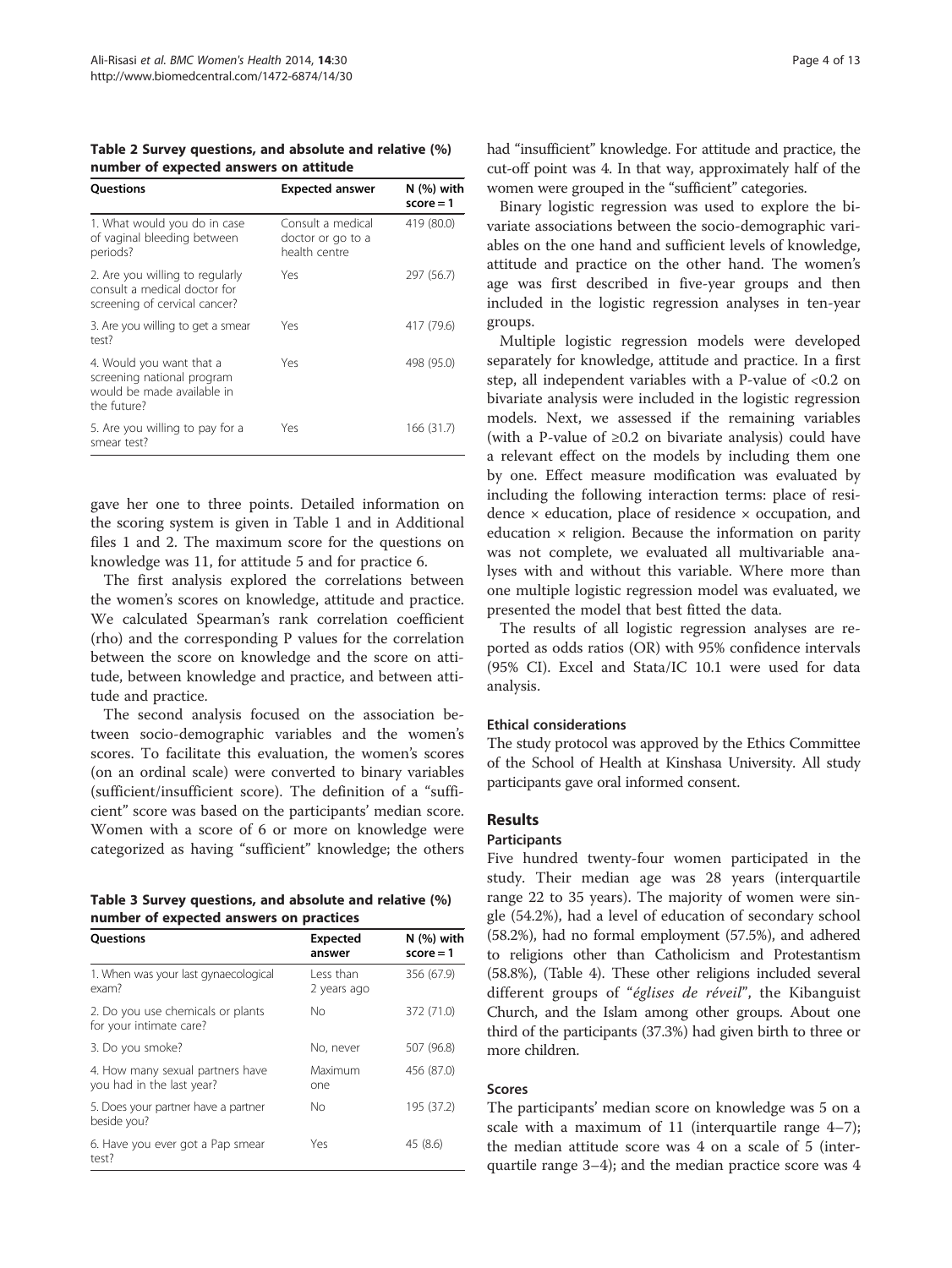<span id="page-4-0"></span>

|                      | Place of residence in Kinshasa |            |            |            |              |              |
|----------------------|--------------------------------|------------|------------|------------|--------------|--------------|
|                      | Centre                         | East       | West       | South      | <b>North</b> | <b>Total</b> |
|                      | $(N = 224)$                    | $(N = 75)$ | $(N = 75)$ | $(N = 75)$ | $(N = 75)$   | $(N = 524)$  |
| Characteristic       | N(%)                           | N(%)       | N(%        | N(%        | N(%          | N(%)         |
| Age, years           |                                |            |            |            |              |              |
| $15-19$              | 23 (10.3)                      | 20 (26.7)  | 8 (10.7)   | 5(6.7)     | 9(12.0)      | 65 (12.4)    |
| $20 - 24$            | 53 (23.7)                      | 12 (16.0)  | 24 (32.0)  | 15 (20.0)  | 14 (18.7)    | 118 (22.5)   |
| $25 - 29$            | 41 (18.3)                      | 12 (16.0)  | 11(14.7)   | 22 (29.3)  | 18 (24.0)    | 104 (19.8)   |
| $30 - 34$            | 40 (17.9)                      | 16(21.3)   | 12(16.0)   | 16(21.3)   | 10(13.3)     | 94 (17.9)    |
| 35-39                | 27(12.1)                       | 3(4.0)     | 10(13.3)   | 8(10.7)    | 8(10.7)      | 56 (10.7)    |
| 40-44                | 9(4.0)                         | 7(9.3)     | 3(4.0)     | 4(5.3)     | 7(9.3)       | 30(5.7)      |
| 45-49                | 11(4.9)                        | 2(2.7)     | 3(4.0)     | 4(5.3)     | 3(4.0)       | 23 (4.4)     |
| 50-54                | 6(2.7)                         | 3(4.0)     | 1(1.3)     | 1(1.3)     | 1(1.3)       | 12(2.3)      |
| 55-59                | 7(3.1)                         | 0(0)       | 0(0)       | 0(0)       | 3(4.0)       | 10(1.9)      |
| 60-64                | 4(1.8)                         | 0(0)       | 0(0)       | 0(0)       | 2(2.7)       | 6(1.1)       |
| 65-69                | 1(0.4)                         | 0(0)       | 0(0)       | 0(0)       | 0(0)         | 1(0.2)       |
| 70-74                | 0(0)                           | 0(0)       | 2(2.7)     | 0(0)       | 0(0)         | 2(0.4)       |
| 75-79                | 2(0.9)                         | 0(0)       | 1(1.3)     | 0(0)       | 0(0)         | 3(0.6)       |
| Marital status       |                                |            |            |            |              |              |
| Married              | 86 (38.9)                      | 34 (45.3)  | 27 (36.0)  | 29 (40.8)  | 26 (34.7)    | 202 (39.1)   |
| Single               | 119 (53.8)                     | 36 (48.0)  | 43 (57.3)  | 40 (56.3)  | 42 (56.0)    | 280 (54.2)   |
| Widowed              | 8(3.6)                         | 2(2.7)     | 3(4.0)     | 1(1.4)     | 3(4.0)       | 17(3.3)      |
| Divorced             | 8(3.6)                         | 3(4.0)     | 2(2.7)     | 1(1.4)     | 4(5.3)       | 18(3.5)      |
| Level of education   |                                |            |            |            |              |              |
| No school & primary  | 39 (17.7)                      | 23 (30.7)  | 18 (24.0)  | 17(23.0)   | 8(10.7)      | 105 (20.2)   |
| Secondary            | 128 (58.2)                     | 50 (66.7)  | 47 (62.7)  | 46 (62.2)  | 31 (41.3)    | 302 (58.2)   |
| Higher               | 53 (24.1)                      | 2(2.7)     | 10(13.3)   | 11(14.9)   | 36 (48.0)    | 112(21.6)    |
| Occupation           |                                |            |            |            |              |              |
| No formal employment | 124 (56.1)                     | 57 (76.0)  | 48 (64.0)  | 49 (66.2)  | 21 (28.0)    | 299 (57.5)   |
| Student              | 59 (26.7)                      | 12 (16.0)  | 14 (18.7)  | 8 (10.8)   | 30 (40.0)    | 123 (23.7)   |
| Formal employment    | 38 (17.2)                      | 6(8.0)     | 13 (17.3)  | 17(23.0)   | 24 (32.0)    | 98 (18.8)    |
| Religion             |                                |            |            |            |              |              |
| Catholic             | 70 (31.4)                      | 8 (10.7)   | 15 (20.0)  | 24 (32.4)  | 32 (42.7)    | 149 (28.5)   |
| Protestant           | 22 (9.9)                       | 7(9.3)     | 10(13.3)   | 13 (17.6)  | 14(18.7)     | 66 (12.6)    |
| Other                | 131 (58.7)                     | 60 (80.0)  | 50 (66.7)  | 37 (50.0)  | 29 (38.7)    | 307 (58.8)   |
| Parity <sup>1</sup>  |                                |            |            |            |              |              |
| 0 births             | 42 (24.9)                      | 16 (21.9)  | 27 (36.0)  | 5(10.9)    | 32 (45.1)    | 122 (28.1)   |
| 1 to 2 births        | 59 (34.9)                      | 29 (39.7)  | 26 (34.7)  | 19 (41.3)  | 17 (23.9)    | 150 (34.6)   |
| 3 or more births     | 68 (40.2)                      | 28 (38.4)  | 22 (29.3)  | 22 (47.8)  | 22 (31.0)    | 162 (37.3)   |

<sup>1</sup>The proportion of missing values was <2% for all variables except for parity (17% missing values).

on a scale of 6 (interquartile range 3–4). We found a weak but significant correlation between the women's score on knowledge and attitude  $(r = 0.27, p < 0.001)$ , and between attitudes and practice  $(r = 0.15, p < 0.001)$ . No significant correlation was found between knowledge and practice ( $r = 0.08$ ,  $p = 0.08$ ). We used a cut-off of ≥6 to define a "sufficient" score on knowledge, ≥4 for attitude, and ≥4 for practice. In that way, 43% of the women obtained a sufficient score on knowledge, 52% on attitude, and 60% on practice.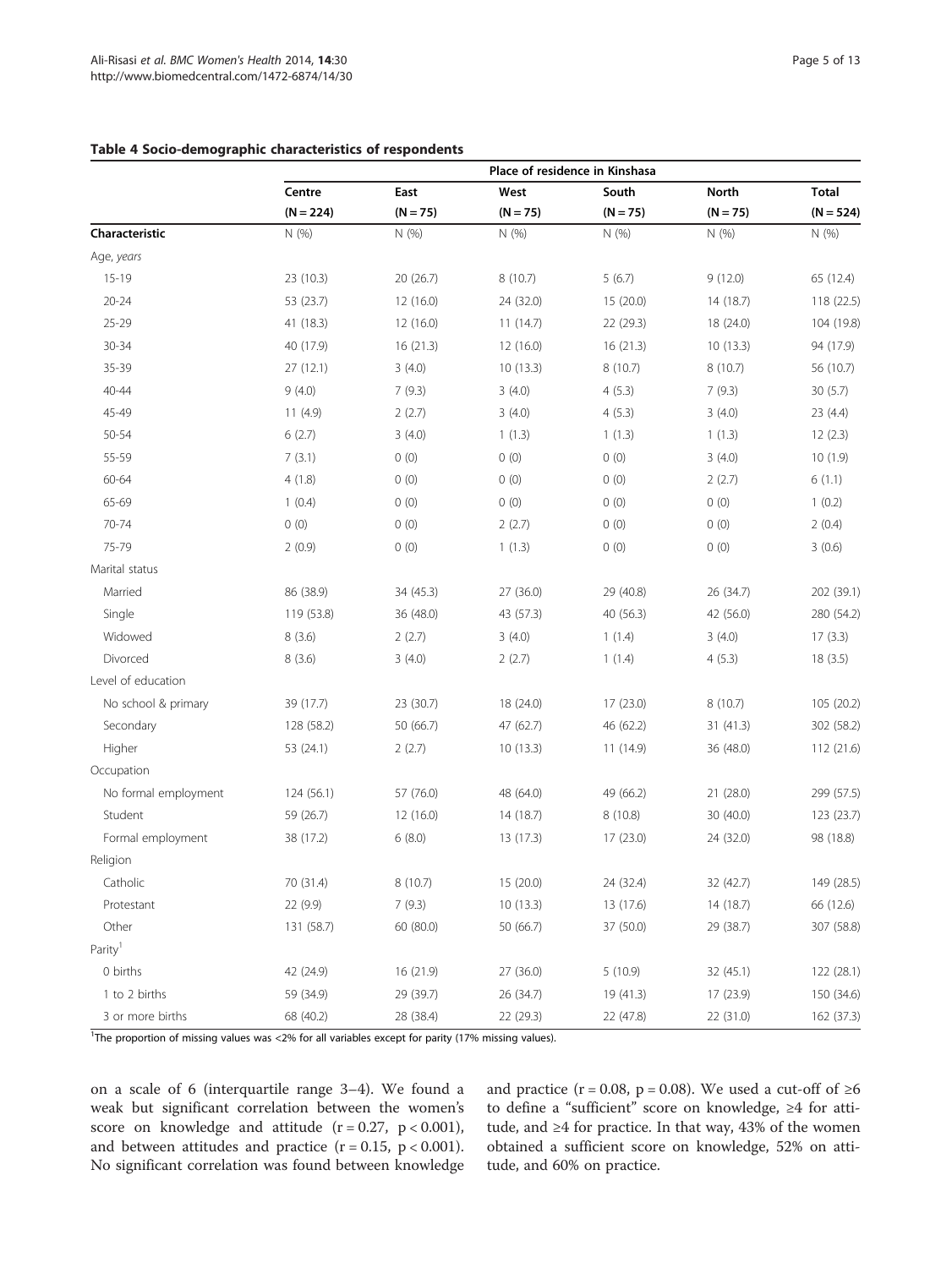#### Knowledge

The women were first asked which diseases of the female genital organs they knew. The diseases that were reported most frequently were infections (mentioned by 83.6% of the women), myoma (mentioned by 47.9%), dysmenorrhea (43.1%) and cysts of the ovaries (37.2%). Cervical cancer came on the seventh place of this list; it was mentioned spontaneously by 64 women (12.2%). When the interviewer then specifically enquired about cervical cancer, the majority of the women (81.9%) told that they had heard about it, mostly through conversations with other people (73.4%) and less frequently through the media (30.3%). Only 3.7% got the information from a physician, a medical centre or a hospital. A minority of women (15.1%) knew a person in their neighbourhood who became victim to the disease. Fifteen percent of the women considered that having multiple sexual partners is an underlying cause of cervical cancer. Only 16.8% had ever heard of cervical smears. Table [1](#page-2-0) lists the questions on knowledge, the expected answers, and the proportion of the participants who gave the expected answer.

On bivariate analysis, seven socio-demographic characteristics were significantly associated with having a sufficient level of knowledge: age, place of residence, marital status, education, occupation, religion and parity (Table [5\)](#page-6-0). Women of 30–59 years old were more likely to get a sufficient score than the youngest group, with the best score in the age group of 50–59 years (OR 3.77; 95% CI: 1.38-10.34). Women from the eastern and the western parts of the city scored worse than the women from the city centre (OR east: 0.33; 95% CI: 0.18-0.60; OR west: 0.29; 95% CI: 0.16–0.53). Single women were less likely than married women to obtain a sufficient score (OR: 0.60; 95% CI: 0.42-0.87). There was a strong association with the level of education: highly educated women scored notably better than those who never went to school or only went to primary school (OR 4.41; 95% CI: 2.49-7.81). Also the women with a formal income scored well (OR: 3.18; 95% CI: 1.98- 5.11) compared to the women without formal income. The women adhering to religions other than Catholicism and Protestantism were less likely to obtain a sufficient score compared to those who declared that they were Catholic (OR: 0.54; 95% CI: 0.37-0.81). Finally, women who had given birth to three or more children scored better than the nulliparous women (OR: 1.77; 95% CI: 1.09-2.87).

On multivariable analysis, the positive associations of higher education (adjusted OR 7.65; 95% CI 3.31-17.66) and a regularly paid job (adjusted OR 3.35; 95% CI 1.85- 6.09) with sufficient knowledge remained significant. Also the negative associations of being single (adjusted OR 0.44; 95% CI 0.24-0.81) or living in the eastern or western part of Kinshasa with sufficient knowledge remained significant (OR east: 0.47; 95% CI: 0.24-0.90; OR west: 0.27; 95% CI: 0.13-0.55, compared to the centre of the city). In addition, the women from the north were less likely to obtain a sufficient score (OR: 0.51; 95% CI: 0.27-0.96).

The product terms residence  $\times$  education, residence  $\times$ occupation, and education  $\times$  religion were not significant and were not included in the final model. The inclusion of the variable parity in the multivariable logistic regression model did not change the findings: there was no significant association between a sufficient knowledge score and parity (OR: 0.95; 95% CI: 0.46-1.89) for three or more compared to zero births), and the other associations (with place of residence, marital status, education, and occupation) remained significant.

#### Attitude

Table [2](#page-3-0) lists the five questions we used to assess the women's attitude. Most of the respondents (80.0%) were willing to consult a medical doctor in case of abnormal bleeding between menstruations. In addition, 56.7% told the interviewers that they were willing to regularly consult a physician for screening of cervical cancer. Eighty percent were willing to have a smear test and 95% were in favour of the installation of a national screening program. Although the majority wanted to be screened, only 31.7% was prepared to pay for it.

On bivariate analysis, four factors were significantly associated with a sufficient score on attitude: age, place of residence, education and religion. As for knowledge, the age group of 50–59 years scored best. Women from the eastern, western and southern part of the city scored worse than those from the centre (OR east: 0.36; 95% CI: 0.21-0.63; OR west: 0.54; 95% CI: 0.32-0.91; OR south: 0.48; 95% CI: 0.28-0.82). Among those with a sufficient attitude score, there were more women with higher education (OR 1.83; 95% CI 1.07-3.16) and fewer women of a religion other than Catholicism or Protestantism (OR 0.49; 95% CI 0.33-0.73),

On multivariable analysis, the place of residence and religion remained significant. Women from the eastern and southern zone of the city were less likely to have a sufficient score on attitude than those from the centre (adjusted OR east: 0.49; 95% CI 0.27-0.86; adjusted OR south 0.48; 95% CI: 0.27-0.85) (Table [6](#page-7-0)). Those women who declared to have a religion other than Catholicism or Protestantism were also less likely to get a sufficient attitude score (adjusted OR 0.55; 95% CI 0.35–0.86 compared to adherents of the Catholic Church).

The inclusion of product terms (residence  $\times$  education, residence  $\times$  occupation, and education  $\times$  religion) and of additional variables (parity and marital status) in the multiple logistic regression model did not change the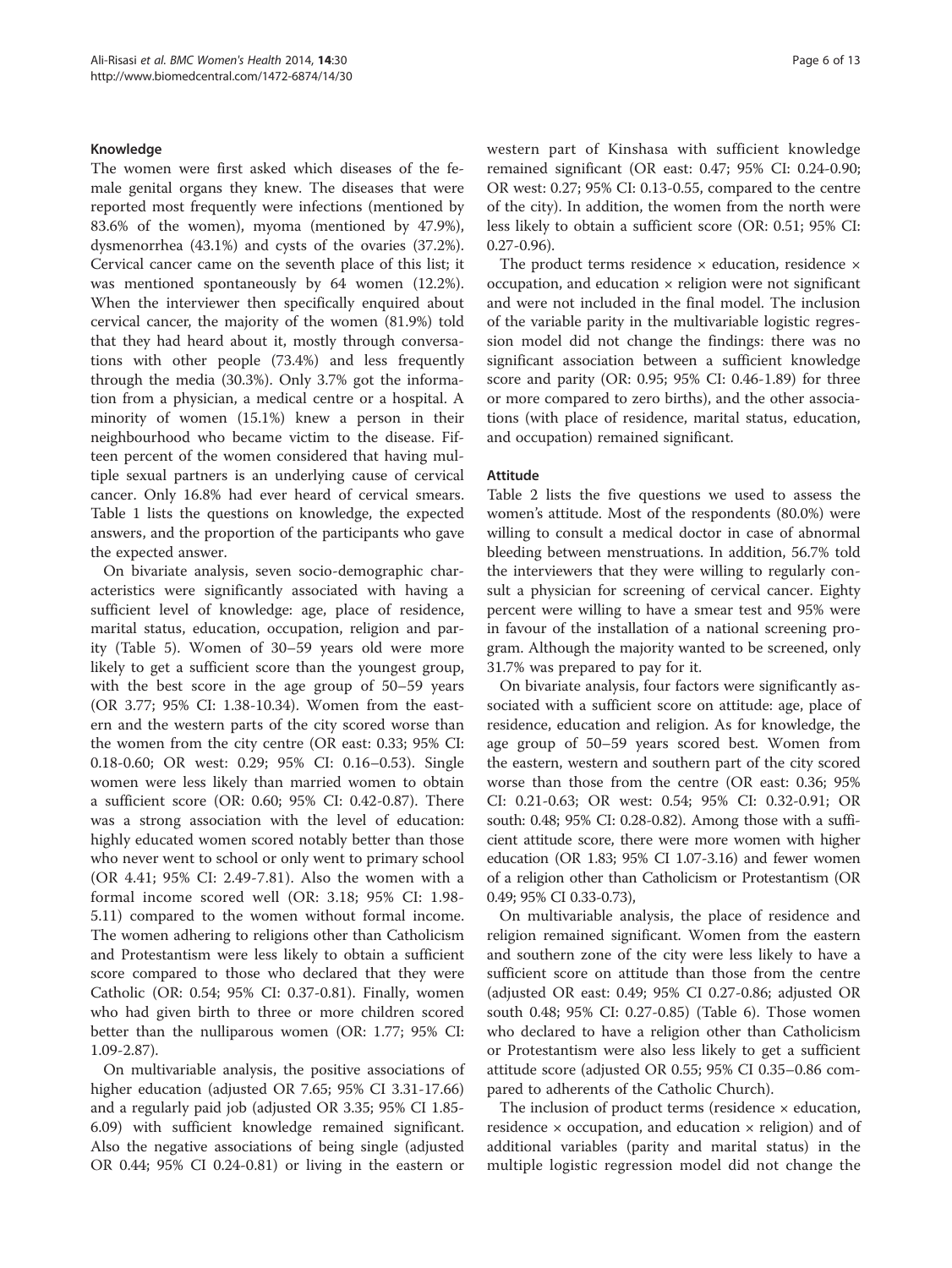|                |                   | N (%) with score $\geq 6^1$ | Crude OR             | 95% CI         | Adjusted OR <sup>2</sup> | 95% CI         |
|----------------|-------------------|-----------------------------|----------------------|----------------|--------------------------|----------------|
| Age, years     | $10 - 19$         | 18 (27.7)                   | $1.00^{***}$         |                | 1.00                     |                |
|                | $20 - 29$         | 80 (36.0)                   | 1.47                 | $0.80 - 2.70$  | 0.56                     | $0.26 - 1.22$  |
|                | $30 - 39$         | 80 (53.3)                   | 2.98                 | $1.59 - 5.61$  | 1.52                     | $0.62 - 3.71$  |
|                | $40 - 49$         | 28 (52.8)                   | 2.92                 | $1.36 - 6.29$  | 1.33                     | $0.46 - 3.86$  |
|                | $50 - 59$         | 13 (59.1)                   | 3.77                 | $1.38 - 10.34$ | 1.56                     | $0.39 - 6.27$  |
|                | $60 - 69$         | 4(57.1)                     | 3.48                 | $0.71 - 17.11$ | 1.19                     | $0.17 - 8.62$  |
|                | $70 - 79$         | 2(40.0)                     | 1.74                 | $0.27 - 11.29$ | 2.53                     | $0.22 - 28.54$ |
| Residence      | Centre            | 109 (48.7)                  | $1.00***$            |                | 1.00                     |                |
|                | East              | 18 (24.0)                   | 0.33                 | $0.18 - 0.60$  | $0.47***$                | $0.24 - 0.90$  |
|                | West              | 16(21.3)                    | 0.29                 | $0.16 - 0.53$  | $0.27***$                | $0.13 - 0.55$  |
|                | South             | 45 (60.0)                   | 1.58                 | $0.93 - 2.69$  | $2.13***$                | $1.14 - 3.99$  |
|                | North             | 37 (49.3)                   | 1.03                 | $0.61 - 1.73$  | $0.51$ **                | $0.27 - 0.96$  |
| Marital status | Married           | 101 (50.0)                  | $1.00$ <sup>**</sup> |                | 1.00                     |                |
|                | Single            | 105 (37.5)                  | 0.60                 | $0.42 - 0.87$  | $0.44***$                | $0.24 - 0.81$  |
|                | Widowed           | 10 (58.8)                   | 1.43                 | $0.52 - 3.90$  | 1.23                     | $0.33 - 4.50$  |
|                | Divorced          | 6(33.3)                     | 0.50                 | $0.18 - 1.38$  | 0.50                     | $0.15 - 1.69$  |
| Education      | No school/primary | 38 (36.2)                   | $1.00***$            |                | 1.00                     |                |
|                | Secondary         | 104 (34.4)                  | 0.93                 | $0.58 - 1.47$  | 1.15                     | $0.65 - 2.01$  |
|                | Higher            | 80 (71.4)                   | 4.41                 | $2.49 - 7.81$  | $7.65***$                | $3.31 - 17.66$ |
| Occupation     | Non-formal income | 105(35.1)                   | $1.00***$            |                | 1.00                     |                |
|                | Student           | 57 (46.3)                   | 1.60                 | $1.04 - 2.44$  | 1.60                     | $0.79 - 3.26$  |
|                | Formal income     | 62 (63.3)                   | 3.18                 | $1.98 - 5.11$  | $3.35***$                | $1.85 - 6.09$  |
| Religion       | Catholic          | 76 (51.0)                   | $1.00***$            |                | 1.00                     |                |
|                | Protestant        | 37 (56.1)                   | 1.23                 | $0.68 - 2.19$  | 1.40                     | $0.70 - 2.81$  |
|                | Other             | 111(36.2)                   | 0.54                 | $0.37 - 0.81$  | 0.93                     | $0.57 - 1.51$  |
| Parity         | 0 births          | 42 (34.4)                   | $1.00***$            |                |                          |                |
|                | 1 to 2 births     | 54 (36.0)                   | 1.07                 | $0.65 - 1.77$  |                          |                |
|                | 3 or more births  | 78 (48.1)                   | 1.77                 | $1.09 - 2.87$  |                          |                |

<span id="page-6-0"></span>Table 5 Association between socio-demographic characteristics and knowledge

OR: odds ratio; crude OR: odds ratio by bivariate analysis.

95% CI: confidence interval at the 95% level.<br>\*: 0.05  $\leq$  p < 0.2; \*\*: 0.001  $\leq$  p < 0,05; \*\*\*: p < 0.001.<br><sup>1</sup> Nacelute number and proportion of women be

<sup>1</sup>Absolute number and proportion of women belonging to a specific category who got a sufficient score on knowledge, e.g. out of 65 women aged 10 to

19 years, 18 (27.7%) had a score of ≥6 points.<br><sup>2</sup>Adjusted OR: odds ratio by multiple logistic regression (variables in the model: age, residence, marital status, education, occupation, and religion).

findings. On multivariable analysis, there was no significant association between parity and having a sufficient attitude score (OR: 1.66; 95% CI: 0.84-3.28 for three or more compared to zero births).

# Practice

Concerning practice (Table [3\)](#page-3-0), 67.9% of the participants had undergone a gynaecological examination during the last two years. The majority (71.0%) declared not to use plants or chemicals for their intimate care, and not to smoke (96.8%). Most women (87.0%) declared to have had sexual contacts with maximum one partner during the last year, and 37.2% were convinced that their partner had no other sexual contacts. Only 8.6% had already had a Pap test.

On bivariate analysis, four socio-demographic factors were significantly associated with a sufficient score on practice: place of residence, marital status, occupation and parity. The women who lived in the eastern and northern part of the city scored worse than those from the centre (OR east: 0.48; 95% CI: 0.28-0.82; OR north: 0.57; 95% CI: 0.33-0.96). In addition, single women were less likely to obtain a sufficient score than married women (OR: 0.31; 95% CI: 0.21-0.46). Finally, the women who had given birth to three or more children scored better than the nulliparous women (OR: 2.59; 95% CI: 1.57-4.28).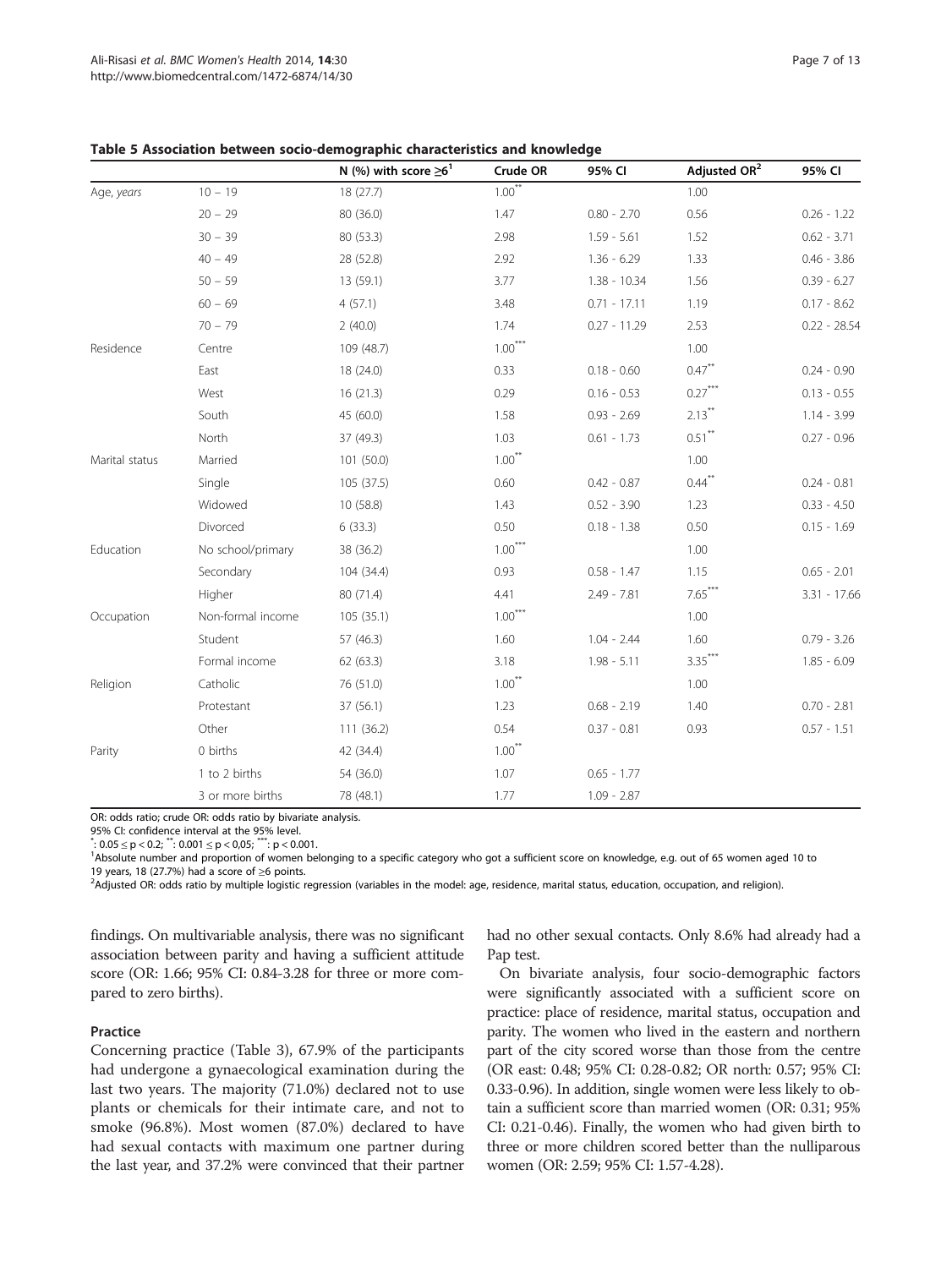|                |                   | N (%) with score $\geq 4^1$ | Crude OR  | 95% CI         | Adjusted OR <sup>2</sup> | 95% CI        |
|----------------|-------------------|-----------------------------|-----------|----------------|--------------------------|---------------|
| Age, years     | $10 - 19$         | 23 (35.4)                   | $1.00*$   |                | 1.00                     |               |
|                | $20 - 29$         | 116(52.3)                   | 2.00      | $1.13 - 3.54$  | 1.50                     | $0.78 - 2.87$ |
|                | $30 - 39$         | 82 (54.7)                   | 2.20      | $1.21 - 4.02$  | 1.74                     | $0.84 - 3.57$ |
|                | $40 - 49$         | 30 (56.6)                   | 2.38      | $1.31 - 5.01$  | 2.00                     | $0.85 - 4.72$ |
|                | $50 - 59$         | 15 (68.2)                   | 3.91      | $1.40 - 10.97$ | 2.57                     | $0.80 - 8.25$ |
|                | $60 - 69$         | 4(57.1)                     | 2.43      | $0.50 - 11.83$ | 0.87                     | $0.15 - 5.13$ |
|                | $70 - 79$         | 2(40.0)                     | 1.22      | $0.19 - 7.82$  | 0.34                     | $0.03 - 3.88$ |
| Residence      | Centre            | 136 (60.7)                  | $1.00***$ |                | 1.00                     |               |
|                | East              | 27 (36.0)                   | 0.36      | $0.21 - 0.63$  | $0.49$ <sup>**</sup>     | $0.27 - 0.86$ |
|                | West              | 34 (45.3)                   | 0.54      | $0.32 - 0.91$  | 0.64                     | $0.37 - 1.12$ |
|                | South             | 32 (42.7)                   | 0.48      | $0.28 - 0.82$  | $0.48***$                | $0.27 - 0.85$ |
|                | North             | 43 (57.3)                   | 0.87      | $0.51 - 1.48$  | 0.72                     | $0.41 - 1.27$ |
| Marital status | Married           | 112 (55.4)                  | 1.00      |                |                          |               |
|                | Single            | 135 (48.2)                  | 0.75      | $0.52 - 1.08$  |                          |               |
|                | Widowed           | 9(52.9)                     | 0.9       | $0.34 - 2.44$  |                          |               |
|                | Divorced          | 11(61.1)                    | 1.26      | $0.47 - 3.39$  |                          |               |
| Education      | No school/primary | 52 (49.5)                   | $1.00***$ |                | 1.00                     |               |
|                | Secondary         | 143 (47.4)                  | 0.92      | $0.59 - 1.43$  | 1.01                     | $0.61 - 1.65$ |
|                | Higher            | 72 (64.3)                   | 1.83      | $1.07 - 3.16$  | 1.57                     | $0.78 - 3.14$ |
| Occupation     | Non-formal income | 146 (48.8)                  | 1.00      |                | 1.00                     |               |
|                | Student           | 64 (52.0)                   | 1.14      | $0.75 - 1.73$  | 0.93                     | $0.52 - 1.68$ |
|                | Formal income     | 59 (60.2)                   | 1.59      | $1.00 - 2.52$  | 1.30                     | $0.78 - 2.17$ |
| Religion       | Catholic          | 95 (63.8)                   | $1.00***$ |                | 1.00                     |               |
|                | Protestant        | 35 (53.0)                   | 0.64      | $0.36 - 1.15$  | 0.68                     | $0.37 - 1.27$ |
|                | Other             | 142 (46.3)                  | 0.49      | $0.33 - 0.73$  | $0.55***$                | $0.35 - 0.86$ |
| Parity         | 0 births          | 58 (47.5)                   | $1.00*$   |                |                          |               |
|                | 1 to 2 births     | 71 (47.3)                   | 0.99      | $0.61 - 1.60$  |                          |               |
|                | 3 or more births  | 94 (58.0)                   | 1.53      | $0.95 - 2.45$  |                          |               |

<span id="page-7-0"></span>Table 6 Association between socio-demographic characteristics and attitude

OR: odds ratio; crude OR: odds ratio by bivariate analysis.

95% CI: confidence interval at the 95% level.

\*:  $0.05 \le p < 0.2$ ; \*\*:  $0.001 \le p < 0.05$ ; \*\*\*:  $p < 0.001$ .

<sup>1</sup>Absolute number and proportion of women belonging to a specific category who got a sufficient score on attitude, e.g. out of 65 women aged 10 to 19 years, 23 (35.4%) had a score of >4 points.

<sup>2</sup>Adjusted OR: odds ratio by multiple logistic regression (variables in the model: age, residence, education, occupation, and religion).

The associations with place of residence and marital status remained significant on multivariable analysis (Table [7](#page-8-0)). The women living in the east of the city were less likely than those from the centre to obtain a sufficient score on practice (adjusted OR 0.39; 95% CI 0.22- 0.70). There was also a negative association between being single (adjusted OR: 0.24; 95% CI: 0.13-0.41) or being widow (adjusted OR 0.22; 95% CI: 0.06–0.86) and obtaining a sufficient practice score.

The inclusion of product terms and of additional variables (education, religion, and parity) in the multiple logistic regression model did not change the findings. On multivariable analysis, there was no significant association between parity and having a sufficient practice score (OR: 1.61; 95% CI: 0.75-3.48 for three or more compared to zero births).

#### **Discussion**

The present study explored the knowledge, attitude, and associated behaviours of women in Kinshasa with regard to cancer of the uterine cervix. The results provide support for the view that among African women, the awareness about cervical cancer, and especially its prevention and treatment, is very limited. Of note, several sociodemographic parameters (place of residence, level of education, occupation, marital status, and religion) were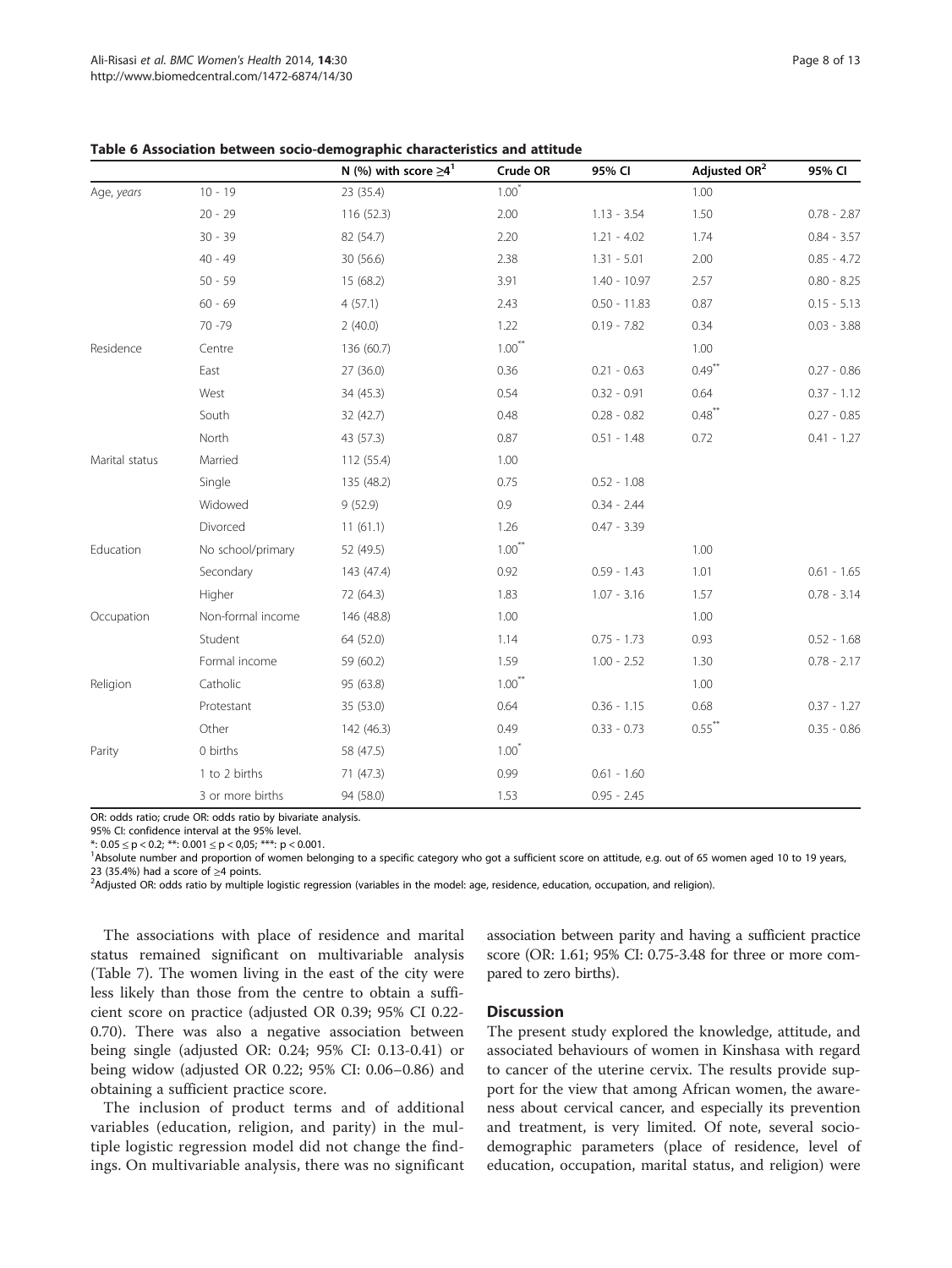|                |                   | N (%) with score $\geq 4^s$ | Crude OR  | 95% CI         | <b>Adjusted OR</b>   | 95% CI         |
|----------------|-------------------|-----------------------------|-----------|----------------|----------------------|----------------|
| Age, years     | $10 - 19$         | 35 (53.8)                   | $1.00*$   |                | 1.00                 |                |
|                | $20 - 29$         | 124 (55.9)                  | 1.08      | $0.62 - 1.89$  | 0.74                 | $0.40 - 1.35$  |
|                | $30 - 39$         | 93 (62.0)                   | 1.40      | $0.78 - 2.52$  | $0.41$ <sup>**</sup> | $0.19 - 0.89$  |
|                | $40 - 49$         | 35 (66.0)                   | 1.67      | $0.79 - 3.52$  | 0.47                 | $0.18 - 1.22$  |
|                | $50 - 59$         | 18 (81.8)                   | 3.86      | $1.18 - 12.65$ | 1.66                 | $0.36 - 7.75$  |
|                | $60 - 69$         | 6(85.7)                     | 5.14      | $0.59 - 45.15$ | 1.05                 | $0.10 - 10.59$ |
|                | 70 - 79           | 4(80.0)                     | 3.43      | $0.36 - 32.36$ | 1.54                 | $0.11 - 21.00$ |
| Residence      | Centre            | 147 (60.7)                  | $1.00***$ |                | 1.00                 |                |
|                | East              | 36 (48.0)                   | 0.48      | $0.28 - 0.82$  | $0.39***$            | $0.22 - 0.70$  |
|                | West              | 47 (62.7)                   | 0.88      | $0.51 - 1.51$  | 0.92                 | $0.52 - 1.63$  |
|                | South             | 46 (61.3)                   | 0.83      | $0.48 - 1.43$  | 0.98                 | $0.54 - 1.79$  |
|                | North             | 39 (52.0)                   | 0.57      | $0.33 - 0.96$  | 0.58                 | $0.33 - 1.04$  |
| Marital status | Married           | 153 (75.7)                  | $1.00***$ |                | 1.00                 |                |
|                | Single            | 138 (49.3)                  | 0.31      | $0.21 - 0.46$  | $0.24***$            | $0.13 - 0.41$  |
|                | Widowed           | 10 (58.8)                   | 0.46      | $0.17 - 1.27$  | $0.22$ <sup>**</sup> | $0.06 - 0.86$  |
|                | Divorced          | 11(61.1)                    | 0.50      | $0.19 - 1.37$  | 0.50                 | $0.18 - 1.42$  |
| Education      | No school/primary | 63 (60.0)                   | 1.00      |                |                      |                |
|                | Secondary         | 185 (61.3)                  | 1.05      | $0.67 - 1.66$  |                      |                |
|                | Higher            | 63 (56.3)                   | 0.86      | $0.50 - 1.47$  |                      |                |
| Occupation     | Non-formal income | 194 (64.9)                  | $1.00***$ |                | 1.00                 |                |
|                | Student           | 59 (48.0)                   | 0.50      | $0.33 - 0.76$  | 0.77                 | $0.45 - 1.31$  |
|                | Formal income     | 59 (60.2)                   | 0.82      | $0.51 - 1.31$  | 1.09                 | $0.64 - 1.85$  |
| Religion       | Catholic          | 88 (59.1)                   | 1.00      |                |                      |                |
|                | Protestant        | 43 (65.2)                   | 1.30      | $0.71 - 2.37$  |                      |                |
|                | Other             | 182 (59.3)                  | 1.01      | $0.68 - 1.50$  |                      |                |
| Parity         | 0 births          | 56 (53.3)                   | $1.00***$ |                |                      |                |
|                | 1 to 2 births     | 84 (56.0)                   | 1.12      | $0.69 - 1.80$  |                      |                |
|                | 3 or more births  | 121 (74.7)                  | 2.59      | $1.57 - 4.28$  |                      |                |

<span id="page-8-0"></span>Table 7 Association between socio-demographic characteristics and practice

OR: odds ratio; crude OR: odds ratio by bivariate analysis.

95% CI: confidence interval at the 95% level.

\*:  $0.05 \le p < 0.2$ ; \*\*:  $0.001 \le p < 0.05$ ; \*\*\*:  $p < 0.001$ .

<sup>1</sup>Absolute number and proportion of women belonging to a specific category who got a sufficient score on practice, e.g. out of 65 women aged 10 to 19 years, 35 (53.8%) had a score of <sup>≥</sup>4 points. <sup>2</sup>

<sup>2</sup> Adjusted OR: odds ratio by multiple logistic regression (variables in the model: age, residence, marital status, and occupation).

found to affect the women's knowledge, attitude, and/or practice (KAP).

Several limitations of the present study should be acknowledged. Firstly, although we believe that the houses that were visited are fairly representative of the houses in Kinshasa, selection bias may still affect the internal validity of the study. The main reason for this is that our study population did not include women who were not at home when the interviewers visited their houses nor did it include women who did not want to participate. Secondly, as noted by Launiala [\[31](#page-11-0)], there are some limitations to the KAP survey method itself. These limitations include the difficulty of expressing concepts of western medicine in a local African language, the possibility of social desirability bias (i.e. the tendency of interviewees to over-report what they believe to be "good behaviour"), and the fact that the KAP survey is not a good method to obtain in-depth information about sensitive issues. In spite of the limitations, this study stands as a first attempt to systematically explore and document KAP about cervical cancer among women in the DRC.

Our study shows that, although only 12% of the women of Kinshasa spontaneously mentioned cervical cancer as one of the diseases of the female genital organs, the large majority (82%) of these women reported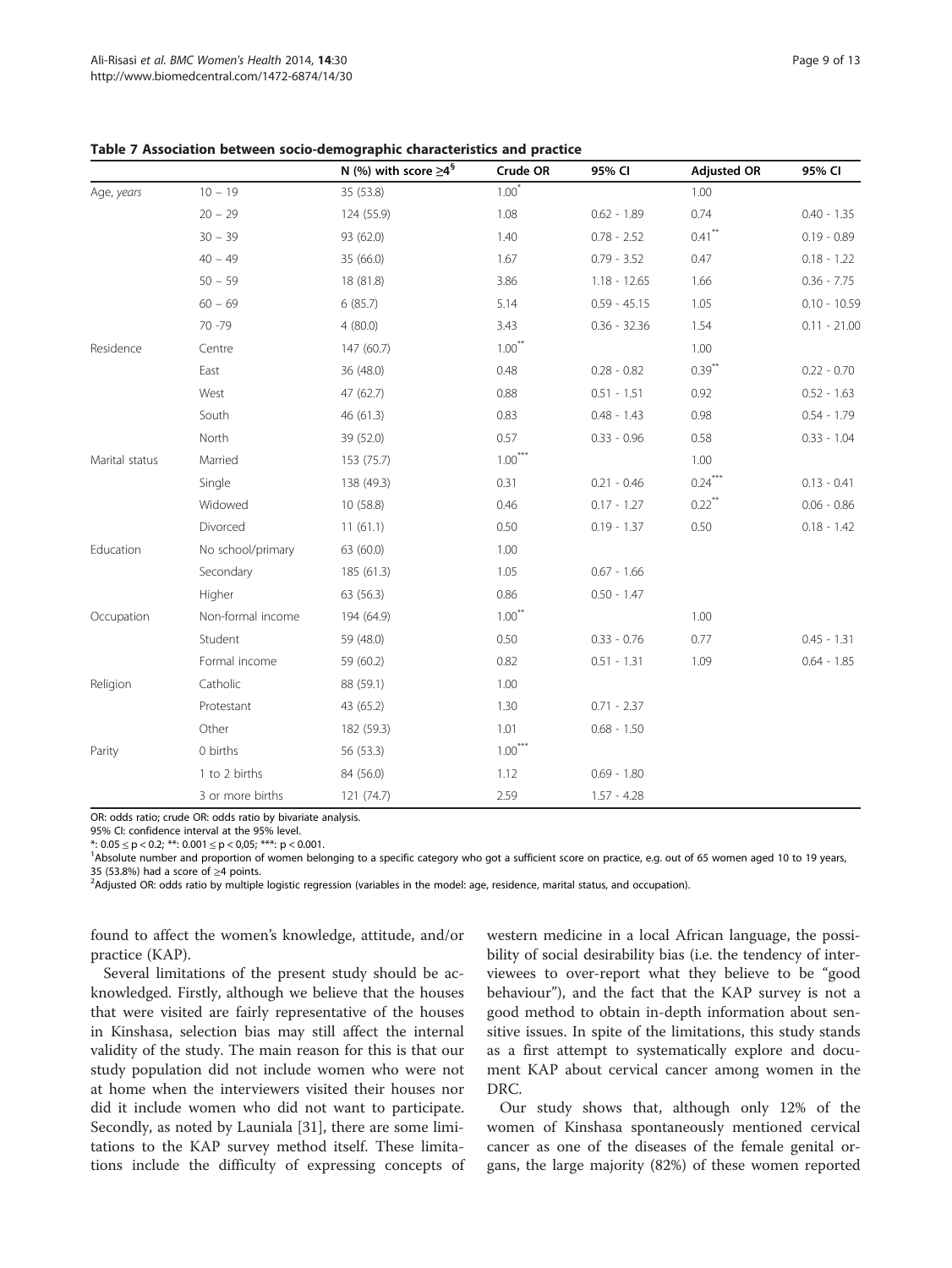to have heard about the disease. These results are similar to those published for Ethiopia (79%) [[32\]](#page-11-0), Ghana (93%) [[33\]](#page-11-0), and Nigeria (71%) [\[34](#page-11-0)]. Lower figures have been published for Botswana (23%) [\[35](#page-11-0)] and in other reports for Nigeria (about 48%) [[36-38](#page-11-0)]. In most of these studies, the concept of "knowledge" was very elementary and limited to a positive answer on 'having heard' about cancer. With regard to the knowledge of risk factors, 15% of the respondents related cervical cancer to sexual behaviour. This finding agrees with observations in Nigeria [[37\]](#page-11-0), Ethiopia [[32\]](#page-11-0) and Botswana [[39\]](#page-11-0).

Although newspapers, radio and television are easily accessible in Kinshasa, word-of-mouth communication was the most important source of information. This finding is consistent with a publication from Botswana [[35\]](#page-11-0), but contrasts with studies in Ethiopia [[32\]](#page-11-0) and Nigeria [\[37](#page-11-0)] where the media came on the first place. But in these countries too, oral communication remained an important way of exchange of information on health issues. In rural areas without electricity, it is the only way of communication.

The population of Kinshasa (about 9 million) is estimated to represent 12% of the total population (about 75 million) of the DRC. The majority of the Congolese population live in rural areas where electricity is not always available and information transfer via the media is scarce. The results of our study are limited to the urban population of the capital which is favoured by easy access to information, and even within Kinshasa, we found that the place of residence was associated with the women's knowledge about cervical cancer. The relative role of the media in the transfer of knowledge may become more important when governments will use them more actively in a policy of cancer prevention. Furthermore, because of the oral culture, churches may play an important role in the transfer of information on health care matters.

About half of the women (58%) told the interviewers that they knew that suspect lesions can be detected early. However, the proportion of women who had heard about cervical smear testing was substantially lower (17%), and only 9% of the participants had ever had a Pap test. This finding is consistent with the low effective coverage rates for cervical cancer screening in developing countries reported elsewhere: on average 19% compared to 63% in high-income countries [[14\]](#page-11-0). The situation might even be worse, as a recent survey in 15 developing countries has indicated, that as few as 4% of the women aged 18 – 69 years had undergone a pelvic exam or a Pap smear test in the past three years [\[40\]](#page-11-0). Poor access to health care in general, and the lack of specific screening and treatment facilities in particular may explain the low coverage rates for cervical cancer screening in developing countries [\[40](#page-11-0)].

Concerning attitude, a large majority of women (80%) said that they agreed to participate in a screening program, but considerably less women (30%) would be willing to pay for a smear test. This suggests that financial issues should be taken into consideration when a widescale screening program is introduced in Kinshasa. Nowadays, the cost of a Pap smear in Kinshasa varies between 30 US\$ and 50 US\$. Most women in an impoverished society who gain 1 US\$ to 2 US\$ a day are unable to pay this amount. Part of this high cost is related to the lack of trained people to read and interpret the Pap smears, the insufficient number of tests performed, and the low appreciation of preventive measures as a profitable strategy at the long end. If screening is already an obstacle because of the high cost, it is difficult to motivate women to pay even more for preventive treatment such as loop electrical excision procedure or cryotherapy.

The correlations between the knowledge and attitude scores and between attitude and practice were significant but weak, and the correlation between knowledge and practice was even not significant. This finding adds to the growing body of evidence showing that increased knowledge is not automatically translated into changes in attitude and practice. Some studies have even found that a high level of awareness, as encountered in medical students and physicians, was associated with a lower level of practice [[34,37,41,42\]](#page-11-0). Even in countries where information about cervical cancer is easily available, the effective coverage of screening was found to be only 63% [[14](#page-11-0)].

By multivariable analysis, we found that knowledge was associated with four socio-demographic factors: the place of residence within Kinshasa, level of education, occupation and marital status. The municipality of Mont-Ngafula in south Kinshasa had a high proportion of women with a sufficient score on knowledge. Mont-Ngafula is semi-residential area that is situated near the University of Kinshasa and the Higher Institute for Medical Technology and Nursing. It may be expected that women living in these places have better access to information than the women living elsewhere. They are also likely to have received a better education and to have better jobs. However, the effect of the place of residence on knowledge cannot be explained by education and employment alone, because these factors were included in the multivariable analysis. Therefore, other factors that are still unknown are likely to explain the association between the place of residence and the level of knowledge.

In our study, married women scored better on knowledge than singles. Contradictory reports have been published on the influence of marital status on knowledge: in a Nigerian study, singles scored better for the awareness on cervical cancer [[37](#page-11-0)] while in an Ethiopian study,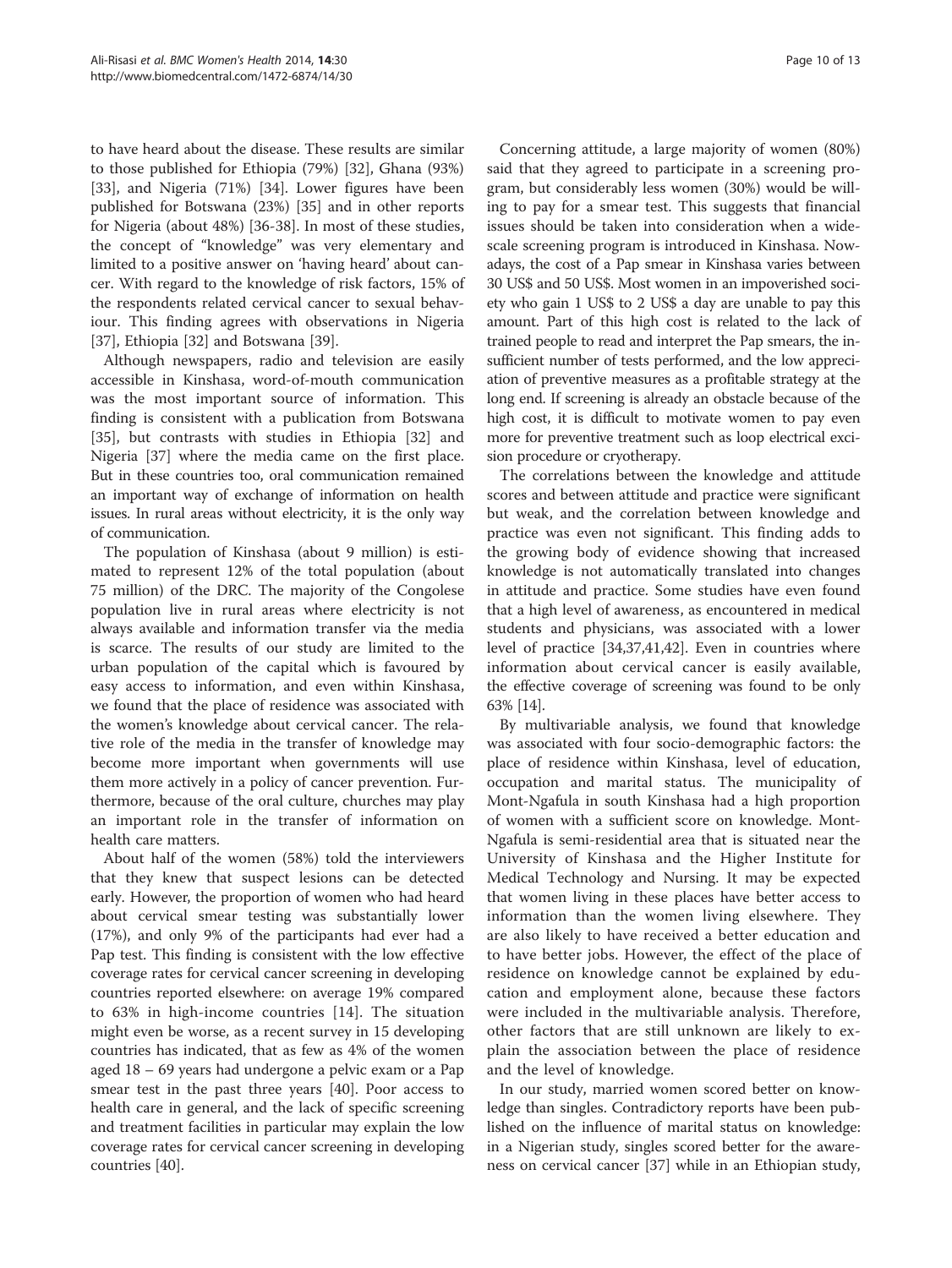<span id="page-10-0"></span>no effect was found [\[32](#page-11-0)]. Overall, the participants who were most likely to have a sufficient knowledge score were the married women with a degree of higher education, a regular income and living in the southern district of Mont-Ngafula.

With regard to attitude, the significantly associated factors on multivariable analysis were the place of residence and religion. Although the women from Mont Ngafula scored well on knowledge, this was not reflected in their attitude scores. They were less likely to get a sufficient score than the women from the city centre, illustrating the poor correlation between knowledge and attitude. In this study, adherents to the Catholic Church scored better than the category 'other religions'. The category 'other' included a multitude of small and diverse churches which were difficult to classify in one well-defined group. Most of the women in this group adhered to the "églises de réveil" and the Kibanguist church. Religion, however, was not associated with a better practice.

Regarding practice, marital status and place of residence were independent predictors of a sufficient score. Married women were more likely than single women to obtain a sufficient score, and women from eastern Kinshasa (Kimbanseke) scored worse on practice compared to the women from the city centre. Kimbanseke is an extended municipality with a large, and relatively recent population. A high proportion (25/75) of the women from this municipality had insufficient scores on knowledge, attitude as well as practice.

Information on the level of KAP and the sociodemographic factors influencing it is important to guide future awareness campaigns about cervical cancer. The fact that we found no significant associations between parity and KAP suggests that women did not learn about cervical cancer when they had contact with health services. Most women in the RDC give birth in health care centres and are assisted by skilled health personnel [\[43](#page-11-0)]. This could be considered therefore to be a missed opportunity in order to increase the awareness about cervical cancer through the existing health services. The fact that only 4% of the women mentioned doctors or health services as a source of information about cervical cancer is an additional illustration of this missed opportunity. In addition to health services, local churches appear to be a relevant stakeholder in the organization of awareness campaigns, given our findings on the probable influence of religious groups on attitude and on the importance of oral communication as a source of information. The potential of church communities in the promotion of healthy behaviour has been widely recognized [[44\]](#page-12-0).

Finally, our study illustrates that women are clearly willing to participate in screening initiatives. Nevertheless, it is important to recognize that a screening strategy can only be useful if it improves patient-important outcomes. This is possible only if effective treatment is available, if test-related adverse events or anxiety are reduced, and/or if prognostic information improves patients' wellbeing [\[11](#page-11-0),[45\]](#page-12-0).

# Conclusions

Our findings underline the low level of knowledge, attitude and practice regarding cervical cancer among women in Kinshasa despite the high incidence of this cancer. Increasing the women's awareness is an important first step in the long chain of conditions to attain a lower incidence and mortality. In parallel with an increased awareness, the national health care system should facilitate and encourage early diagnosis and therapy.

# Additional files

[Additional file 1:](http://www.biomedcentral.com/content/supplementary/1472-6874-14-30-S1.docx) Questionnaire.

[Additional file 2:](http://www.biomedcentral.com/content/supplementary/1472-6874-14-30-S2.docx) Questionnaire, expected answers, and scoring system.

#### Competing interests

The authors declare that they have no competing interests.

#### Authors' contributions

CA-R: is the main investigator and participated in the design of the study, data collection and interpretation, analysis and writing. PM: participated in the design and in the statistical analysis; deceased in 2010. KV: participated in the statistical analysis, drafting and revision of the manuscript. DVB: participated in data analysis and interpretation and critically revised the manuscript. MP: helped in the design and the interpretation and gave final approval of the version to be published. All authors read and approved the final manuscript.

#### Acknowledgements

Our thanks go to Dr. Vivy MAKETA, Dr. Mimy ZANGA, Dr. Sylvie LINSUKE, to Jackie KADIMA and to Sophie BOKATA, who competently and persistently assured the data collection for this study. We also like to thank Dr. Alain-Serge MANDOKO and Dr.Christian MOTUTA who helped with the translation of our questionnaire into Lingala. Dr. Catherine ALI-RISASI received a scholarship of the Belgian Cooperation for Development and the Alumni Association of the Faculty of Medicine of the University of Leuven.

#### Author details

<sup>1</sup> Laboratory of Anatomopathology, General Reference Hospital of Kinshasa Kinshasa, Democratic Republic of Congo. <sup>2</sup>N.Goormaghtigh Institute of Pathology, Ghent University, De Pintelaan 185, B-9000 Ghent, Belgium. <sup>3</sup> Laboratory of Parasitology, University of Kinshasa (UNIKIN), Kinshasa, Democratic Republic of Congo. <sup>4</sup>Institute of Tropical Medicine Antwerp, Nationalestraat 155-200, B-2000 Antwerp, Belgium. <sup>5</sup>International Centre for Reproductive Health (ICRH), Ghent University, De Pintelaan 185, B-9000 Ghent, Belgium.

#### Received: 20 June 2013 Accepted: 13 February 2014 Published: 18 February 2014

#### References

1. Bray F, Jemal A, Grey N, Ferlay J, Forman D: Global cancer transitions according to the Human Development Index (2008–2030): a populationbased study. Lancet Oncol 2012, 13:790–801.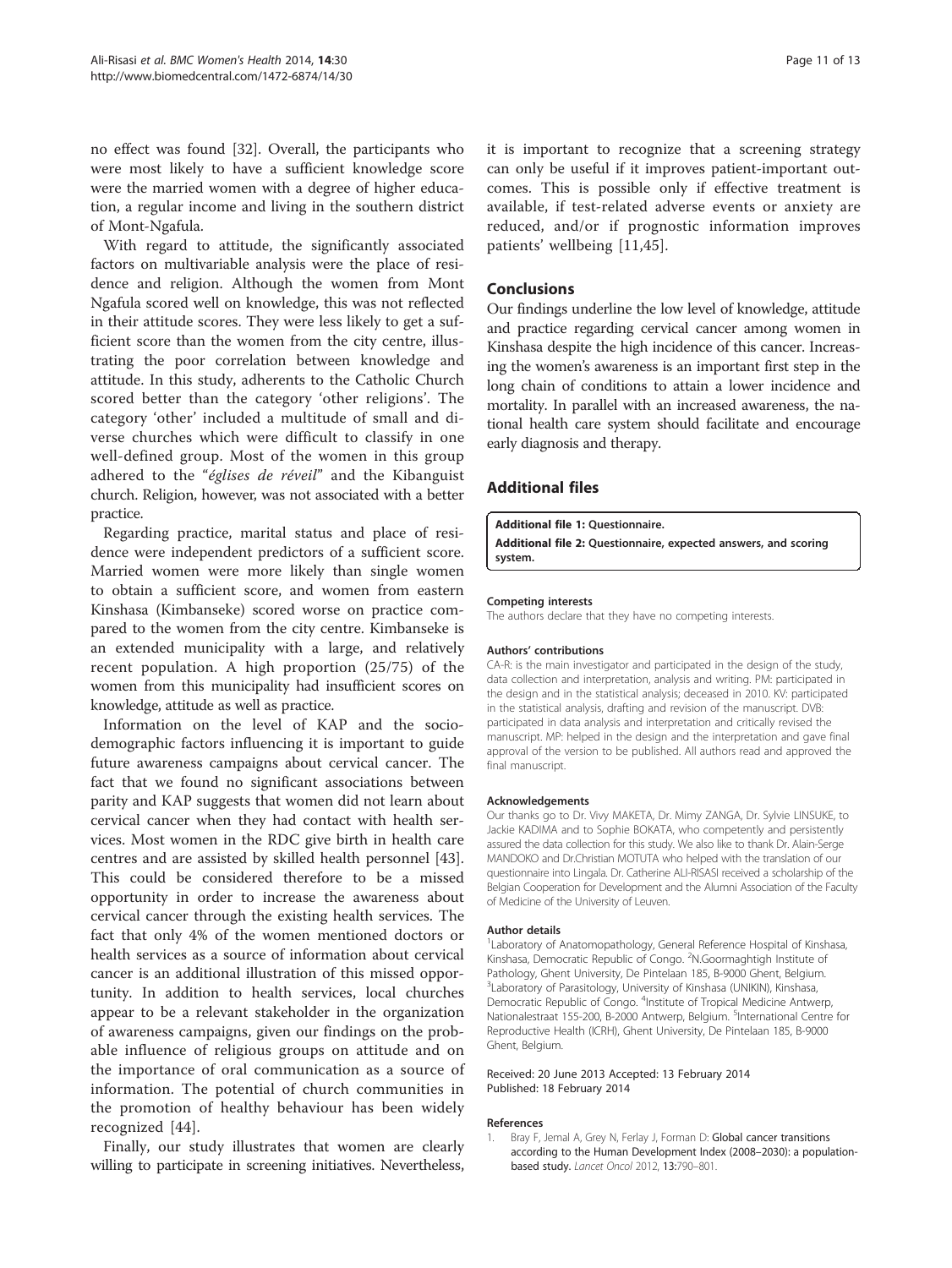- <span id="page-11-0"></span>2. Ferlay J, Shin HR, Bray F, Forman D, Mathers C, Parkin DM: Estimates of worldwide burden of cancer in 2008: GLOBOCAN 2008. Int J Cancer 2010, 127:2893–2917.
- 3. Arbyn M, Castellsague X, de Sanjose S, Bruni L, Saraiya M, Bray F, Ferlay J: Worldwide burden of cervical cancer in 2008. Ann Oncol 2011, 22:2675–2686.
- 4. Ferlay J, Shin H, Bray F, Forman D, Mathers C, Parkin DM: GLOBOCAN 2008: cancer incidence and mortality worldwide: IARC CancerBase 10. Available: http://globocan.iarc.fr. Accessed 2010 Nov 19.
- Ferlay J, Forman D, Mathers CD, Bray F: Breast and cervical cancer in 187 countries between 1980 and 2010. Lancet 2012, 379:1390–1391.
- Bruni L, Diaz M, Castellsague X, Ferrer E, Bosch FX, de Sanjose S: Cervical human papillomavirus prevalence in 5 continents: meta-analysis of 1 million women with normal cytological findings. J Infect 2010, 202:1789–1799.
- 7. Sankaranarayanan R, Swaminathan R, Jayant K, Brenner H: An overview of cancer survival in Africa, Asia, the Caribbean and Central America: the case for investment in cancer health services. IARC Sci Publ 2011,  $162.257 - 291$
- Jemal A, Bray F, Forman D, O'Brien M, Ferlay J, Centre M, Parkin DM: Cancer burden in Africa and opportunities for prevention. Cancer 2012, 118:4372–4384.
- 9. Parkin DM, Bray F: The burden of HPV-related cancers. Vaccine 2006, 24(Suppl 3):S3/11–25.
- 10. Sylla BS, Wild CP: A million africans a year dying from cancer by 2030: what can cancer research and control offer to the continent? Int J Cancer 2012, 130:245–250.
- 11. Lazcano-Ponce EC, Moss S, Alonso de Ruiz P, Salmeron Castro J, Hernandez Avila M: Cervical cancer screening in developing countries: why is it ineffective? The case of Mexico. Arch Med Res 1999, 30:240–250.
- 12. Denny L, Quinn M, Sankaranarayanan R: Screening for cervical cancer in developing countries. Vaccine 2006, 24(Suppl 3):S3/71–77.
- 13. Parkin DM, Sitas F, Chirenje M, Stein L, Abratt R, Wabinga H: Cancer in Indigenous Africans–burden, distribution, and trends. Lancet Oncol 2008, 9:683–692.
- 14. Gakidou E, Nordhagen S, Obermeyer Z: Coverage of cervical cancer screening in 57 countries: low average levels and large inequalities. PLoS Med 2008, 5:e132.
- 15. Miller AB, Nazeer S, Fonn S, Brandup-Lukanow A, Rehman R, Cronje H, Sankaranarayanan R, Koroltchouk V, Syrjanen K, Singer A, Onrud M: Report on consensus conference on cervical cancer screening and management. Int J Cancer 2000, 86:440-447.
- 16. Peto J, Gilham C, Fletcher O, Matthews FE: The cervical cancer epidemic that screening has prevented in the UK. Lancet 2004, 364:249–256.
- 17. Sangwa-Lugoma G, Ramanakumar AV, Mahmud S, Liaras J, Kayembe PK, Tozin RR, Lorincz A, Franco EL: Prevalence and determinants of high-risk human papillomavirus infection in women from a sub-Saharan African community. Sex Transm Dis 2011, 38:308-315.
- 18. Sangwa-Lugoma G, Mahmud S, Nasr SH, Liaras J, Kayembe PK, Tozin RR, Drouin P, Lorincz A, Ferenczy A, Franco EL: Visual inspection as a cervical cancer screening method in a primary health care setting in Africa. Int J Cancer 2006, 119:1389–1395.
- 19. Dhamija S, Sehgal A, Luthra UK, Sehgal K: Factors associated with awareness and knowledge of cervical cancer in a community: implication for health education programmes in developing countries. *J R Soc Health* 1993, 113:184-186.
- 20. Ayissi CA, Wamai RG, Oduwo GO, Perlman S, Welty E, Welgy T, Manga S, Ogembo JG: Awareness, acceptability and uptake of human papilloma virus vaccine among Cameroonian school-attending female adolescents. J Community Health 2012, 37:1127–1135.
- 21. Wamai RG, Ayissi CA, Oduwo GO, Perlman S, Welty E, Manga S, Ogembo JG: Assessing the effectiveness of a community-based sensitization strategy in creating awareness about HPV, cervical cancer and HPV vaccine among parents in North West Cameroon. J Community Health 2012, 375:917–926.
- 22. Tebeu PM, Major AL, Rapiti E, Petignat P, Bouchardy C, Sando Z, de Bernis L, Ali L, Mhawech-Fauceglia P: The attitude and knowledge of cervical cancer by Cameroonian women; a clinical survey conducted in Maroua, the capital of Far North Province of Cameroon. Int J Gynecol Cancer 2008, 18:761–765.
- 23. Mingo AM, Panozzo CA, DiAngi YT, Smith JS, Steenhoff AP, Ramogola-Masire D, Brewer NT: Cervical cancer awareness and screening in Botswana. Int J Gynecol Cancer 2012, 22:638–644.
- 24. Ngugi CW, Boga H, Muigai AW, Wanzala P, Mbithi JN: Factors affecting uptake of cervical cancer early detection measures among women in Thika, Kenya. Health Care Women Int 2012, 33:595–613.
- 25. Mbamara SU, Ikpeze OC, Okonkwo JE, Onyiaorah IV, Ukah CO: Knowledge, attitude and practice of cervical cancer screening among women attending gynecology clinics in a tertiary level medical care centre in southeastern Nigeria. J Reprod Med 2011, 56:491–496.
- 26. Lyimo FS, Beran TN: Demographic, knowledge, attitudinal, and accessibility factors associated with uptake of cervical cancer screening among women in a rural district of Tanzania: three public policy implications. BMC Public Health 2012, 12:22. Available: [http://www.](http://www.biomedcentral.com/1471-2458/12/22) [biomedcentral.com/1471-2458/12/22](http://www.biomedcentral.com/1471-2458/12/22). Accessed: 2012 Jan 10.
- 27. Tum SJ, Maree JE, Clarke M: Creating awareness and facilitating cervical and breast cancer screening uptake through the use of a Community Health Worker: a pilot intervention study. Eur J Cancer Care 2012, 22:107–116.
- 28. Moodley J, Kawonga M, Bradley J, Hoffman M: Challenges in implementation of a cervical screening program in South Africa. Cancer Detect Prev 2006, 30:361–368.
- 29. Francis SA, Battle-Fisher M, Liverpool J, Hipple L, Mosavel M, Soogun S, Mofammere N: A qualitative analysis of South African women's knowledge, attitudes, and beliefs about HPV and cervical cancer prevention, vaccine awareness and acceptance, and maternal-child communication about sexual health. Vaccine 2011, 29:8760–8765.
- 30. Francis SA, Nelson J, Liverpool J, Soogun S, Mofammere N, Thorpe NJ Jr: Examining attitudes and knowledge about HPV and cervical cancer risk among female clinic attendees in Johannesburg, South Africa. Vaccine 2010, 28:8026–8032.
- 31. Launiala A: How much can a KAP survey tell us about people's knowledge, attitudes and practices? Some observations from medical anthropology research on malaria in pregnancy in Malawe. Anthropol Matters 2009, 11:1.
- 32. Getahun F, Mazengia F, Abuhay M, Birhanu Z: Comprehensive knowledge about cervical cancer is low among women in Northwest Ethiopia. BMC Cancer 2013, 13:2. Available: [http://www.biomedcentral.com/1471-2407/13/](http://www.biomedcentral.com/1471-2407/13/2) [2](http://www.biomedcentral.com/1471-2407/13/2). Accessed: 2013 Jan 2.
- 33. Adanu RMK: Cervical cancer knowledge and screening in Accra, Ghana. J Womens Health Gend Based Med 2002, 11:487–488.
- 34. Ayinde OA, Omigbodun AO, Ilesanmi AO: Awareness of cervical cancer, Papanicolaou's smear and its utilisation among female undergraduates in Ibadan. Afr J Reprod Health 2004, 8:68-80.
- McFarland DM: Cervical cancer and Pap smear screening in Botswana: knowledge and perceptions. Int Nurs Rev 2003, 50:167–175.
- 36. Ogunbode OO, Ayinde OA: Awareness of cervical cancer and screening in a Nigerian female market population. Ann Afr Med 2005, 4:160–163.
- 37. Hyacinth HI, Adekeye OA, Ibeh JN, Osoba T: Cervical cancer and pap smear awareness and utilization of pap smear test among Federal civil servants in North Central Nigeria. PLoS One 2012, 7:e46583.
- 38. Ezem BU: Awareness and uptake of cervical cancer screening in Owerri, South-Eastern Nigeria. Ann Afr Med 2007, 6:94–98.
- McFarland DM: Beliefs about the causes of cervical cancer in Botswana: implications for nursing. Int Nurs Rev 2009, 56:426–432.
- 40. Akinyemiju TF: Socio-economic and health access determinants of breast and cervical cancer screening in low-income countries: analysis of the World Health Survey. PLoS One 2012, 7:e48834.
- 41. Cyril CD, Esther E, Theresa M, Ngozi RD, Hyginus UE: Improved awareness of Pap smear test may not affect its use in Nigeria: a case study of female medical practitioners in Enugu, southeastern Nigeria. Trans R Soc Trop Med Hyg 2009, 103:852-854.
- 42. Mutyaba T, Mmiro FA, Weiderpass E: Knowledge, attitudes and practices on cervical cancer screening among the medical workers of Mulago Hospital, Uganda. BMC Med Educ 2006, 6:13.
- 43. WHO: Factsheets of health statistics of the democratic republic of the Congo 2010. Available: [http://www.afro.who.int/en/democratic-republic-of-congo/](http://www.afro.who.int/en/democratic-republic-of-congo/country-health-profile.html) [country-health-profile.html.](http://www.afro.who.int/en/democratic-republic-of-congo/country-health-profile.html)